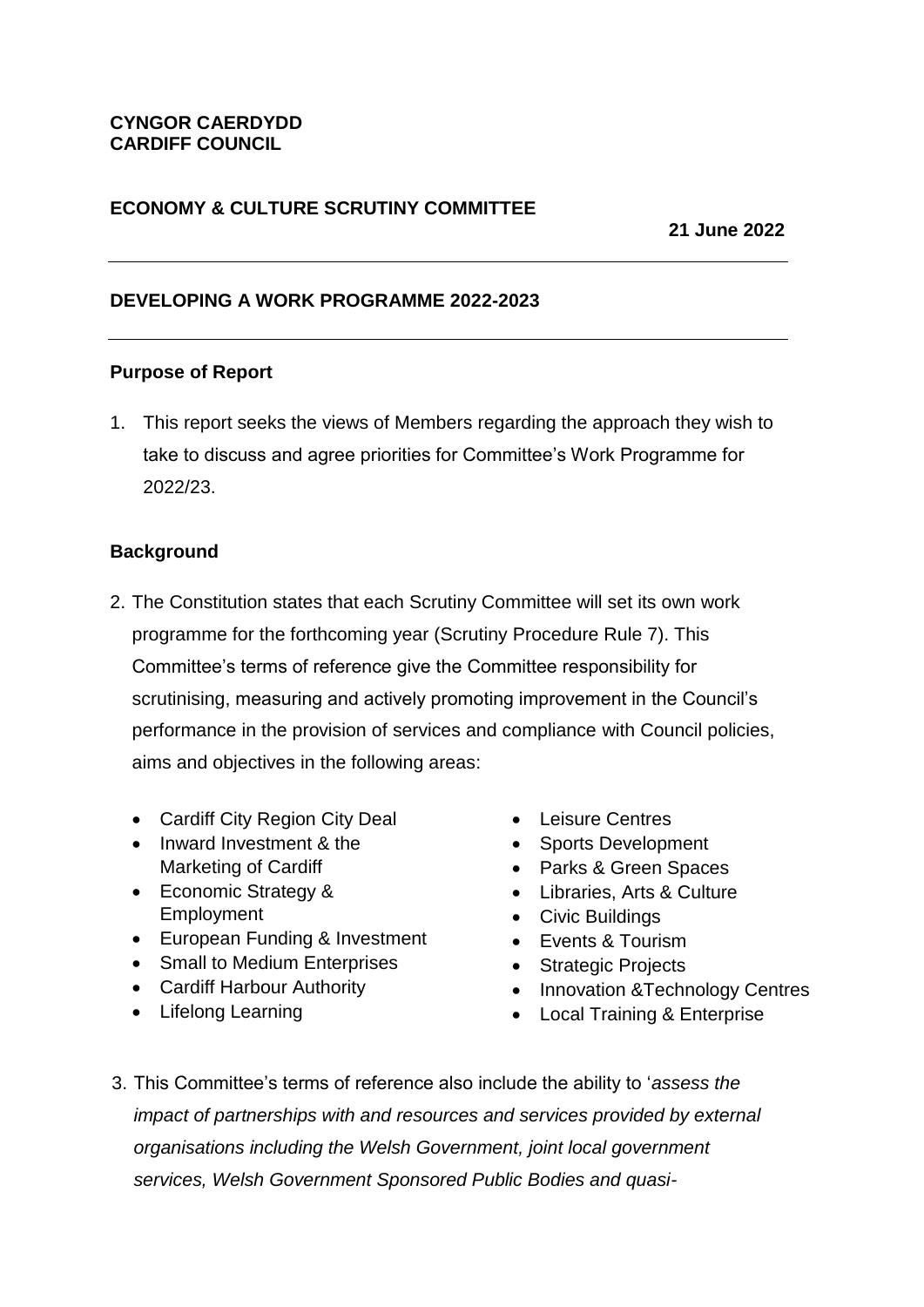*departmental non-governmental bodies on the effectiveness of Council service delivery'*.

- 4. Scrutiny plays an essential role in promoting accountability, efficiency and effectiveness in the Council's decision-making process and the way in which it delivers services. The main roles of the Scrutiny Committees are:
	- i. Holding to account the Cabinet and officers, as decision-makers.
	- ii. Being a '*critical friend'*, questioning how decisions have been made, providing a '*check and balance'* to decision makers, and undertaking reviews of services and policy.
	- iii. Providing a voice for citizens.

# **Developing a work programme**

- 5. The Committee constructs the work programme at the beginning of the municipal year, and it is updated periodically during the year. Given the range of service areas and subjects covered by each Committee, the work programme needs to be carefully constructed to ensure that the time and resources available to the Committee are most effectively used.
- 6. The first stage is to identify potential work programme items for consideration and prioritisation by Committee Members by:
	- i. seeking suggestions from Members and officers
	- ii. reviewing the items recommended by the previous Committee
	- iii. reviewing corporate documents, forthcoming legislation, the work programmes of relevant auditors, inspectors and regulators and partnership, consortia and regional documents, and
	- iv. checking other relevant documentation to identify areas within the terms of reference for the Committee.
- 7. Following the preparation of a list of potential items, Committee Members will need to prioritise the items, given the range of subject areas covered by the Committee and the limited resources available. Normally, Members prioritise items where scrutiny can have most impact, that are of importance to the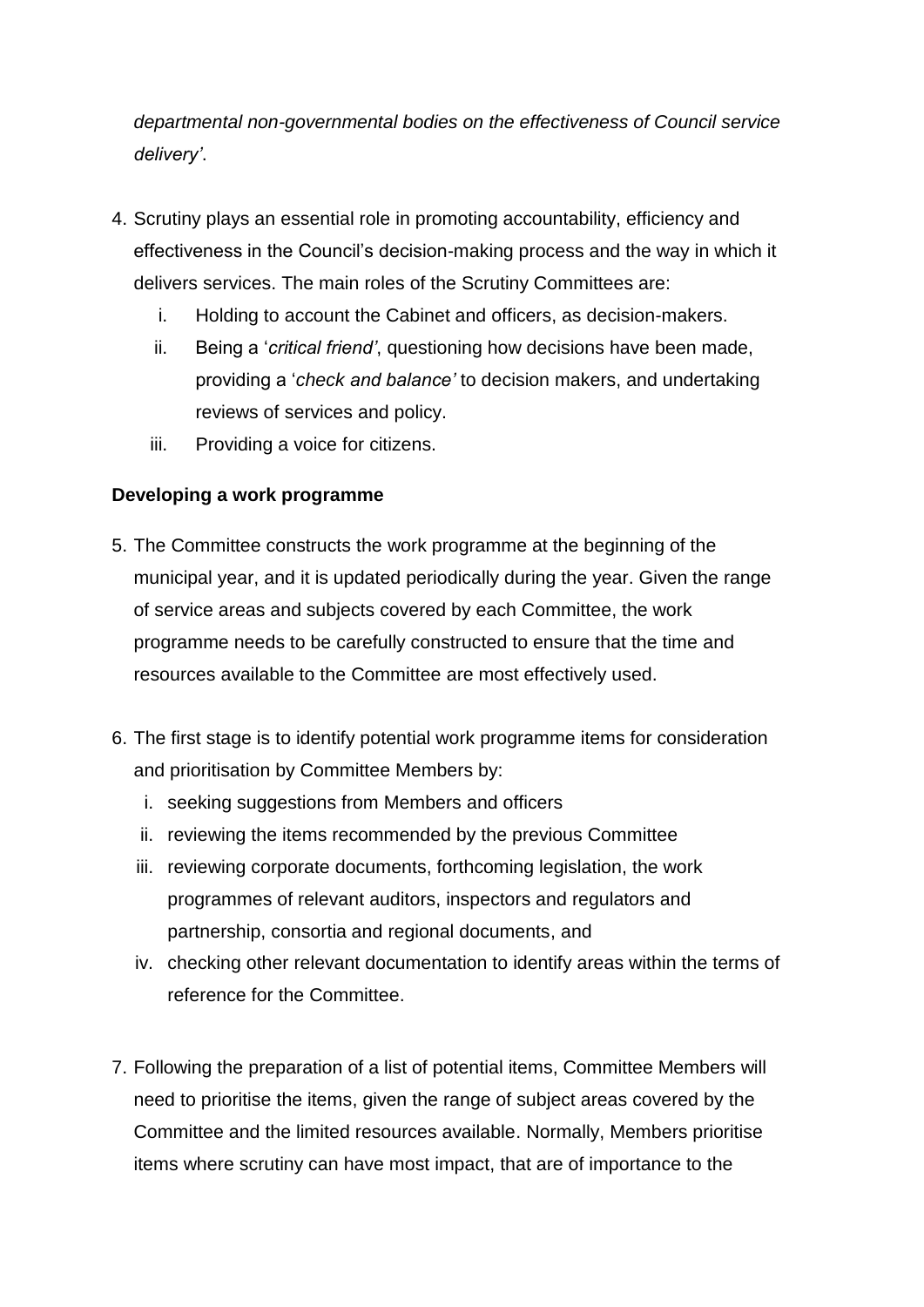public, that will help to deliver improved performance and that are not being investigated by other routes. This ensures that the time and resources available to the Committee are most effectively used.

8. The aim is to balance the work programme to enable Scrutiny Committees to have a clear input into the development of the main policies and strategies that form the Council's policy framework, comment on operational and service delivery issues, identify potential improvements and savings, highlight good practice and reflect the voice and concerns of the public.

#### **Way Forward**

9. Members may wish to explore the best approach to developing the 2022/23 work programme. In previous years Members have held a work programming forum to consider options for the work programme and prioritise topics for consideration. The forum's proposals are then presented to Committee for formal approval of the work programme.

#### **Legal Implications**

10.The Scrutiny Committee is empowered to enquire, consider, review and recommend but not to make policy decisions. As the recommendations in this report are to consider and review matters there are no direct legal implications. However, legal implications may arise if and when the matters under review are implemented with or without any modifications. Any report with recommendations for decision that goes to Cabinet/Council will set out any legal implications arising from those recommendations. All decisions taken by or on behalf of the Council must (a) be within the legal powers of the Council; (b) comply with any procedural requirement imposed by law; (c) be within the powers of the body or person exercising powers on behalf of the Council; (d) be undertaken in accordance with the procedural requirements imposed by the Council e.g. Scrutiny Procedure Rules; (e) be fully and properly informed; (f) be properly motivated; (g) be taken having regard to the Council's fiduciary duty to its taxpayers; and (h) be reasonable and proper in all the circumstances.